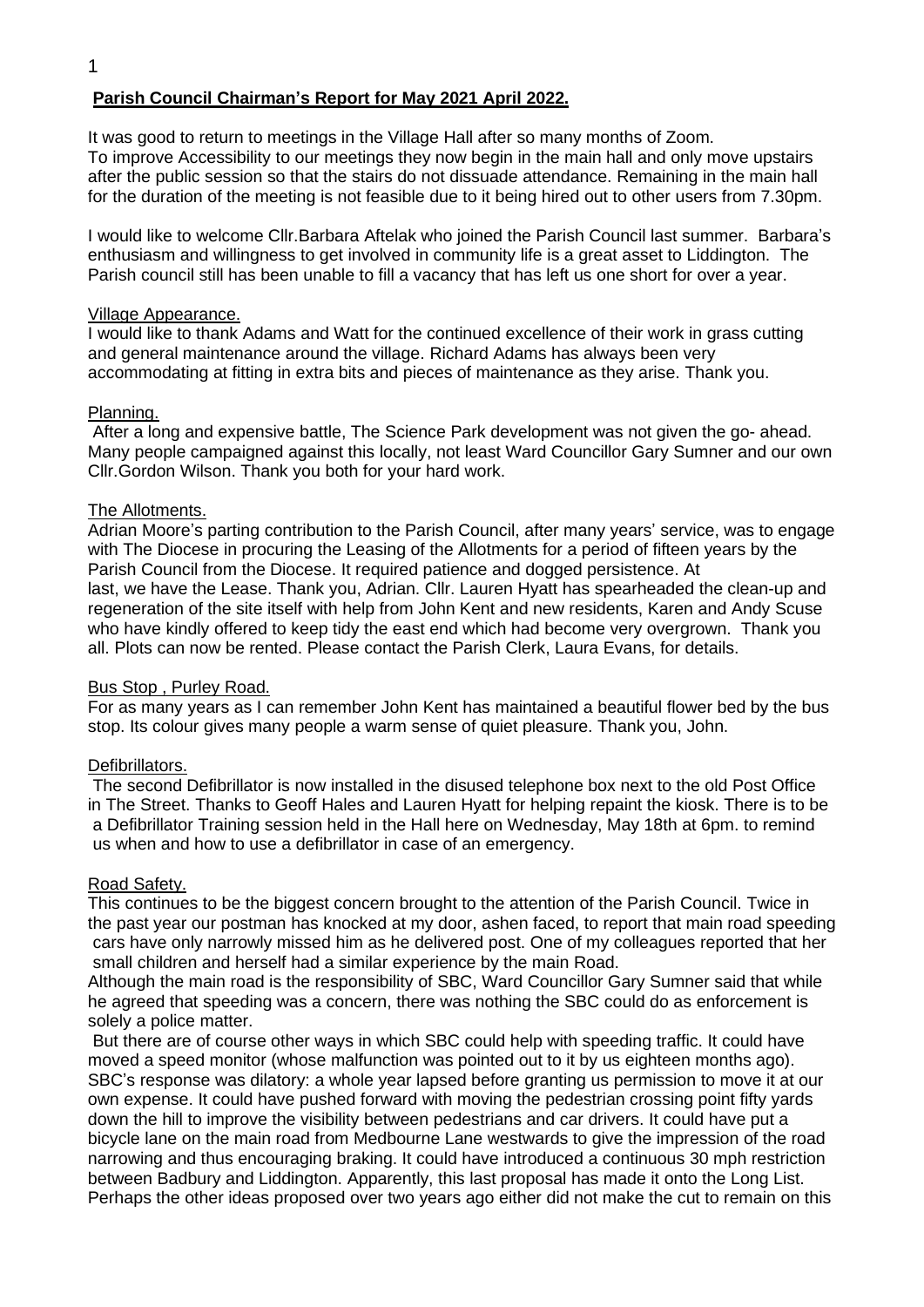1

list or were never listed in the first place. The usual cry is it cannot be afforded. And yet SBC is now proposing very expensive residential 20MPH zones. How will they be enforced? Has the SBC conferred with the Police about this?

As far as enforcement is concerned, the Police emailed us to say that as approaching motorists could spot a parked defibrillator yellow police car a mile off, they had usually slowed down so could not be nabbed. Added to which, the officer wrote that Purley Road was not a high priority road for enforcement as the road did not have high reports of KSI ( killed , seriously injured). SBC appears to sympathise with this assessment in fact if not in spirit. So much for your Parish Council's advocacy of a preventative approach to pedestrian safety. Must Liddington await KSI status before preventative measures are implemented by SBC?

I fear we will not get much help from either of the institutions with the power to help.

The only measure, apart from Community Speed Watch which does not have the sharpest of teeth, that The Parish Council can initiate is to install a third Speed Monitor so that we have one each end of the village and one that can be moved around in the middle of Purley road and in Medbourne Lane. This we will do.My thanks to Cllrs. Wilson,Hyatt and Bunney for cleaning the malfunctioning Speed Monitor and for attempting into relocate it .

#### Joel Joffe Memorial.

Lady Joffe came down from Bristol in the summer to unveil the Memorial to Joel Joffe. This Memorial was beautifully designed and executed by Ruth Moore. Around sixty people attended the unveiling and listened to Vanetta's moving words. The Memorial is a reminder of the wide scope of Joel's contributions and no small insight into important aspects of history. Thank you to all who helped make the event so celebratory, especially our CinC, Ruth.

# Footpaths.

The second strand to remembering Joel was to name the existing public footpath, that runs from the intersection of The Street and the lane to the Manor alongside the stream to Bell Lane, Joel Joffe Way. New sign posting was required as the one at The Street end had mysteriously disappeared. It is, of course, the responsibility of the Parish Council to mark clearly the beginning and end of public Rights of Way, so that there can be no misunderstanding as to where we may walk or indeed run .Consequently, the Houdini sign has been replaced ,on public land, with one of the two Joel Joffe Way Signs (the other being by Bell Lane).

#### Liddington Hill Trees.

I wrote a short piece in The Lyden a few months ago about the danger of ill-considered and over use of this area becoming a threat to the beauty that draws people there in the first place. We are presently applying for a grant to assist making some improvements to repair the damage and encourage more sensitive usage. Thank you to those who responded by offering to help clear up the mess. We have been advised to pause this until the grant is secured.

#### Hillfort Millennial Viewing Platform.

Due to collapse this is fenced off and needs extensive repair. We are applying for a grant to help fund this.

#### Communications.

There are a number of ways in which The Parish Council tries to keep you in the picture. Minutes and Agendas of the monthly meetings are posted on the noticeboard against the Old Post Office wall and on the website. Additional information from meetings appears in The Lyden Magazine, on the noticeboard and on the website. The Parish Council encourages you to use the website and indeed contribute to it yourselves. Thank you, Cllr Sarah Hill, for all the work you have put in to making it a really useful source of news about Liddington and its Parish Council. We try to notify the Liddington Support Group's chat forum and the website of any important items that arise between meetings. Do not forget there is a slot at every meeting for contributions from residents. And of course, the Parish Clerk can be contacted if you have any concerns or inspirational ideas. Laura Evans has been Clerk for a year now. My thanks to her for all her hard work. She is always cheerful and makes light of the tasks we pass her way.